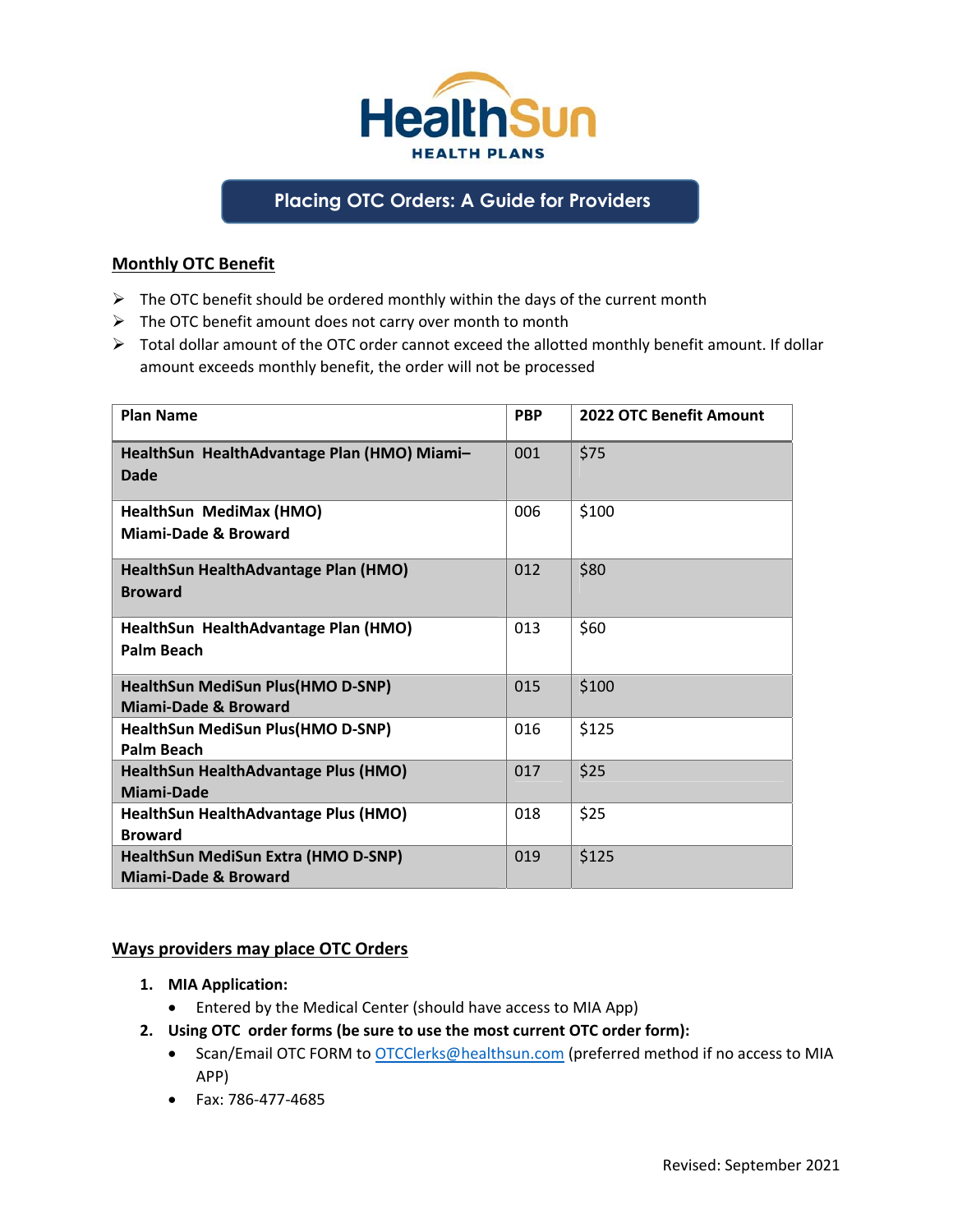Tips when placing orders:

- ➢ Please submit OTC orders on a **daily** basis
	- To avoid delays, be sure to submit OTC orders as soon as the order is received at your center
- $\triangleright$  Please do not wait until the last day of the month to submit the orders
- $\triangleright$  Be sure to follow quantity limits, orders over the limit will not be processed
- ➢ Ensure Member's Information is complete/correct:
	- I. MIA users
		- ✓ Ensure Address, Delivery Method and Address's Period are correct in MIA
		- $\checkmark$  Before submitting the order, make sure double check "member info" section to ensure all information is correct



#### II. OTC order forms

✓ Confirm member Name, Last Name, HS number, Phone Number, Address and Order Month prior to submission

| MEMBER'S INFORMATION · Información del Miembro |                           |               |
|------------------------------------------------|---------------------------|---------------|
| Name/Nombre:                                   | Phone/Teléfono:           |               |
| Member ID/N° de Membresia:                     | PLAN 00110000-0           | <b>Health</b> |
| Address/Dirección:                             | Order Month/Mes de Orden: |               |

#### **OTC Items Quantity Limitations**

On July 1, 2020 HealthSun Health Plans enacted quantity limits on all OTC items:

- ➢ There is a quantity **limit of five (5) per any single item per monthly order**. With the exception of:
	- Dextromethorphan containing product limited to three (3) per monthly order:

C4 – Robitussin DM

C9 – Tylenol Cold

SF10 – Robitussin DM Sugar Free

 $\circ$  Limited to one (1) per calendar year:

M12 ‐ Blood Pressure Monitor

➢ **Additional limitations due to product shortages may apply.** Please check the provider portal for the latest list.